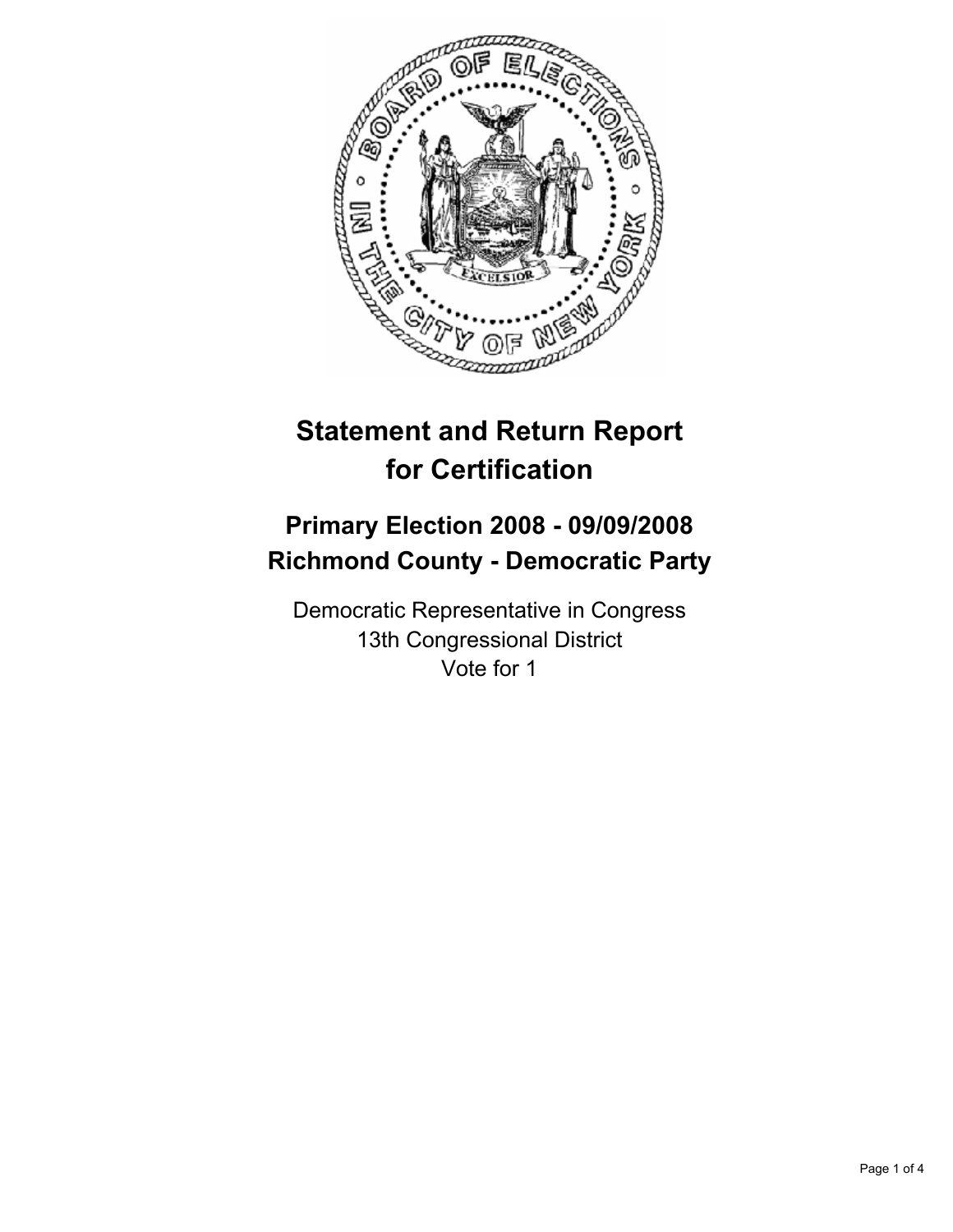

### **Assembly District 60**

| <b>EMERGENCY</b>             | 6     |
|------------------------------|-------|
| ABSENTEE/MILITARY            | 165   |
| <b>FEDERAL</b>               | 14    |
| AFFIDAVIT                    | 189   |
| STEPHEN A HARRISON           | 307   |
| <b>MICHAEL E MCMAHON</b>     | 1,494 |
| BILL CLINTON (WRITE-IN)      |       |
| CARMINE MORANO (WRITE-IN)    | 11    |
| FRANK MORANO (WRITE-IN)      |       |
| JOHN G HYNES, DVM (WRITE-IN) |       |
| <b>MORANO (WRITE-IN)</b>     | 4     |
| <b>Total Votes</b>           | 1.819 |

**Assembly District 61**

| <b>EMERGENCY</b>              | 17             |
|-------------------------------|----------------|
| ABSENTEE/MILITARY             | 294            |
| <b>FEDERAL</b>                | 26             |
| AFFIDAVIT                     | 409            |
| STEPHEN A HARRISON            | 1,048          |
| <b>MICHAEL E MCMAHON</b>      | 4,940          |
| ALLEN P. CAPPELLI (WRITE-IN)  | 2              |
| CARMINE MORANO (WRITE-IN)     | 2              |
| KEITH PARASCANDOLA (WRITE-IN) |                |
| MORANO (WRITE-IN)             | $\overline{2}$ |
| THOMAS WEISS (WRITE-IN)       |                |
| <b>Total Votes</b>            | 5,996          |

#### **Assembly District 62**

| <b>Total Votes</b>              | 2,227 |
|---------------------------------|-------|
| MORANO (WRITE-IN)               |       |
| <b>GEORGE MORANO (WRITE-IN)</b> |       |
| FRANK MORANO (WRITE-IN)         | 5     |
| CARMINE MORANO (WRITE-IN)       | 40    |
| CARMINE MARINO (WRITE-IN)       |       |
| CARMEN M (WRITE-IN)             |       |
| <b>MICHAEL E MCMAHON</b>        | 1,745 |
| STEPHEN A HARRISON              | 427   |
| AFFIDAVIT                       | 189   |
| <b>FEDERAL</b>                  | 6     |
| ABSENTEE/MILITARY               | 171   |
| <b>EMERGENCY</b>                | 2     |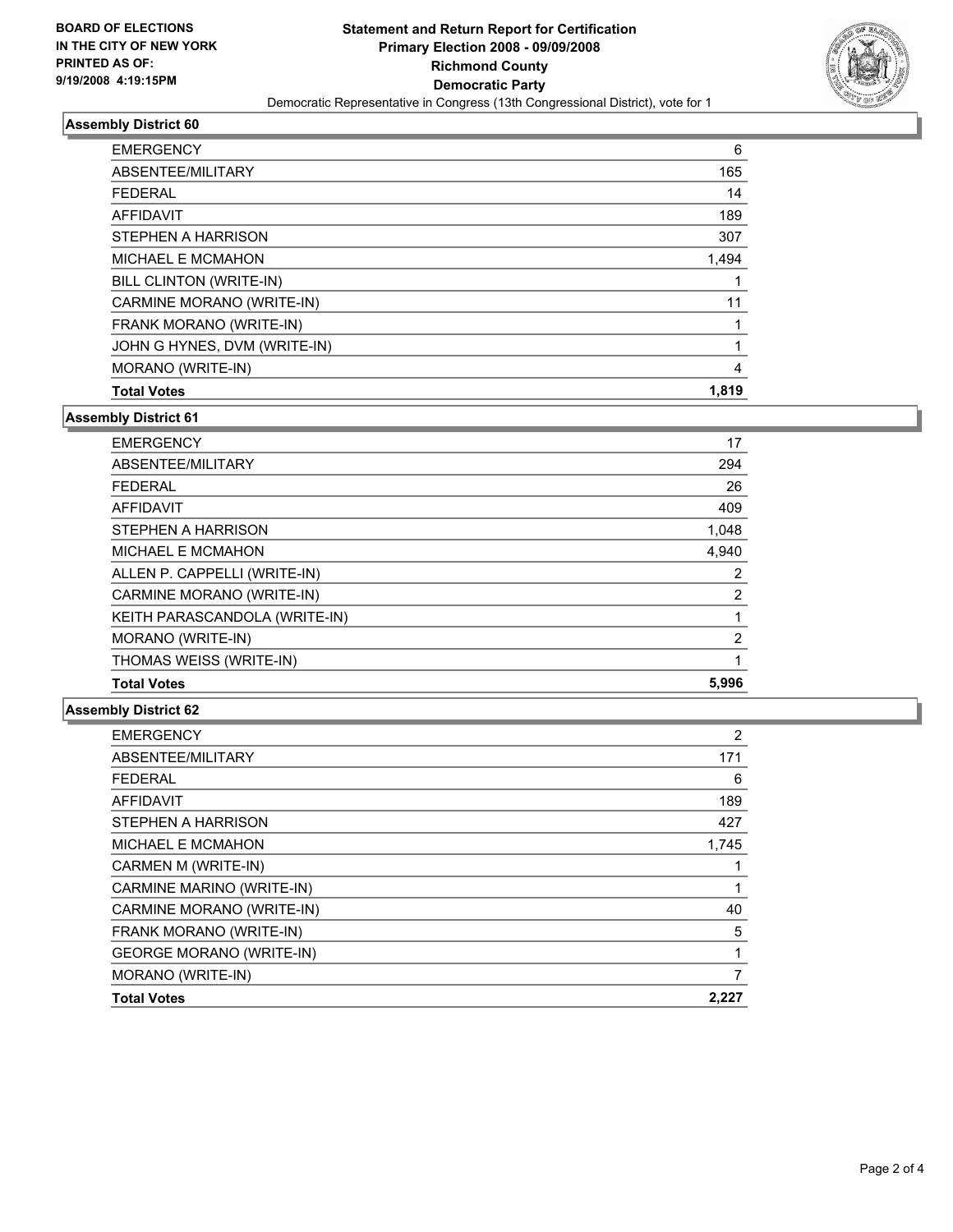

#### **Assembly District 63**

| <b>EMERGENCY</b>          |       |
|---------------------------|-------|
| ABSENTEE/MILITARY         | 204   |
| <b>FEDERAL</b>            | 14    |
| AFFIDAVIT                 | 269   |
| STEPHEN A HARRISON        | 511   |
| MICHAEL E MCMAHON         | 2,628 |
| CARMINE MORANO (WRITE-IN) | 8     |
| MORANO (WRITE-IN)         |       |
| <b>Total Votes</b>        | 3,148 |